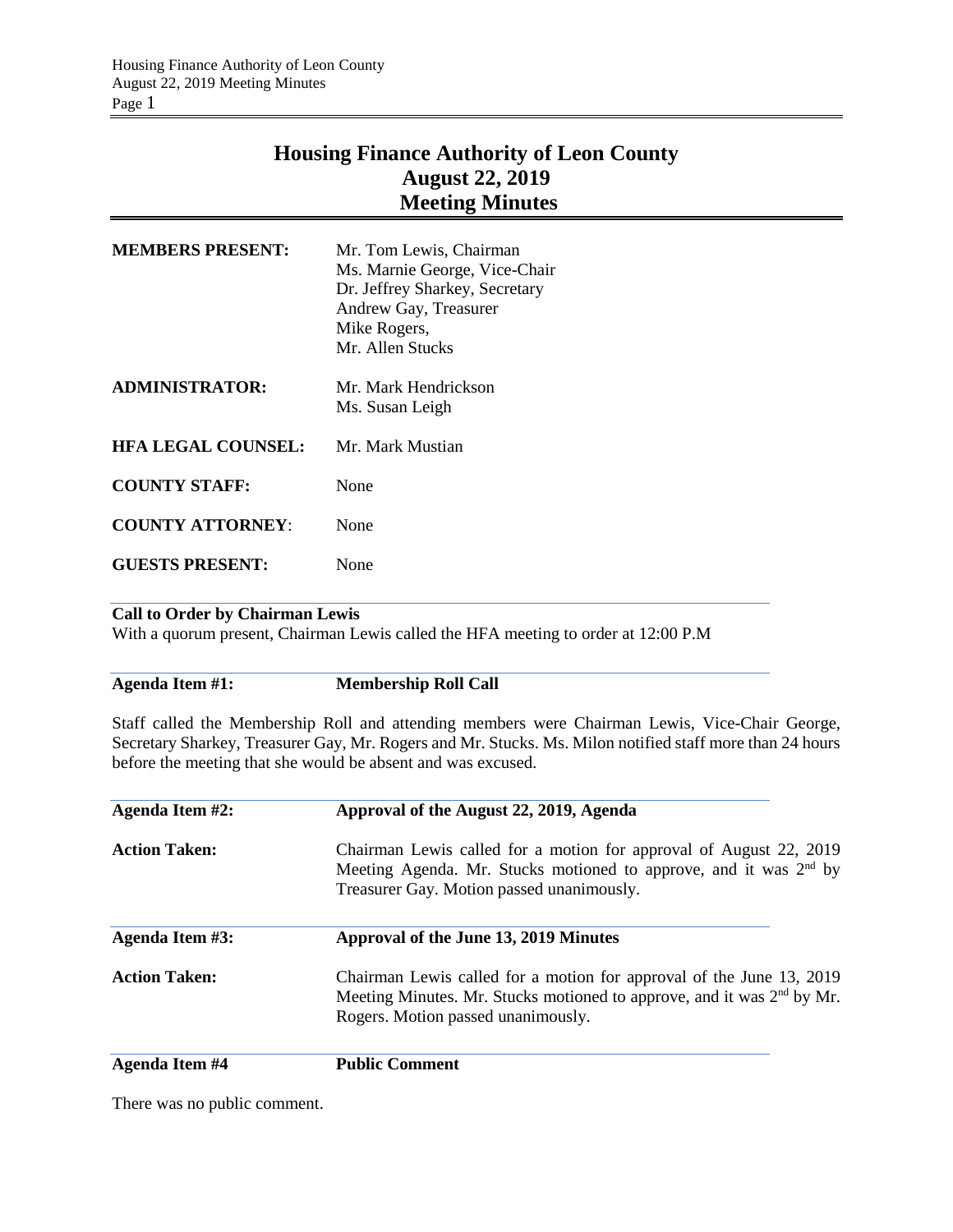| <b>Action Taken:</b><br>No action taken |                                                                                                                                                                                                           |
|-----------------------------------------|-----------------------------------------------------------------------------------------------------------------------------------------------------------------------------------------------------------|
| <b>Agenda Items #5A-5C</b>              | <b>Financial Reports, Budget &amp; Expenditure Approvals</b>                                                                                                                                              |
|                                         | Treasurer Gay presented the Financial Reports, including the July 31 balance sheet, year-to-date<br>expenditures and income, the backup materials, and the proposed expenditure and debit card approvals. |
| Action Taken: 5A & 5B                   | Mr. Stucks motioned to accept the July 31, 2019 Financial Statement and<br>Income and Expense Report, and it was 2 <sup>nd</sup> by Vice-Chair George. Motion<br>passed unanimously.                      |
| Action Taken: 5C                        | Mr. Stucks motioned to approve the proposed Expenditure and Debit Card<br>Approval list, and it was 2 <sup>nd</sup> by Vice-Chair George. Motion passed<br>unanimously.                                   |
| Agenda Item #6A:                        | <b>Administrator Contract Extension</b>                                                                                                                                                                   |

Mr. Mustian explained that the current three-year contract with the Administrator expired September 30, 2019, but permitted two separate one-year extension at the option of the HFA Board. A discussion of the extension and payment level followed.

Action Taken: 6A Upon guidance from Mr. Mustian, Mr. Stucks motioned to approve a one-year extension of the Administrator contract with The Hendrickson Company and authorize a one-time payment adjustment of \$2,500, and it was  $2<sup>nd</sup>$  by Treasurer Gay. Motion passed unanimously.

| Agenda Item #6B:<br><b>Audit Engagement Letter</b> |
|----------------------------------------------------|
|----------------------------------------------------|

Mr. Mustian updated the Board on the Auditor selection process from 2018, which permits an extension of the engagement at the same fee level for the audit of Fiscal Year 2018-2019.

Action Taken: 6A Mr. Stucks motioned that the Board authorize Chairman Lewis to execute the engagement letter with The Nichols Group to perform the FY 18-19 HFA Audit, and it was 2<sup>nd</sup> by Treasurer Gay. Motion passed unanimously.

## **Agenda Item #7A: County Report on Emergency Repair Program**

Mr. Hendrickson informed the Board that County staff were not at the HFA meeting because this was the annual day of service for County employees. He stated that another \$15,000 had been advanced to the County, but that virtually all of the funds were already committed.

| <b>Action Taken:</b> | No action taken      |
|----------------------|----------------------|
| Agenda Item #7B:     | <b>County Update</b> |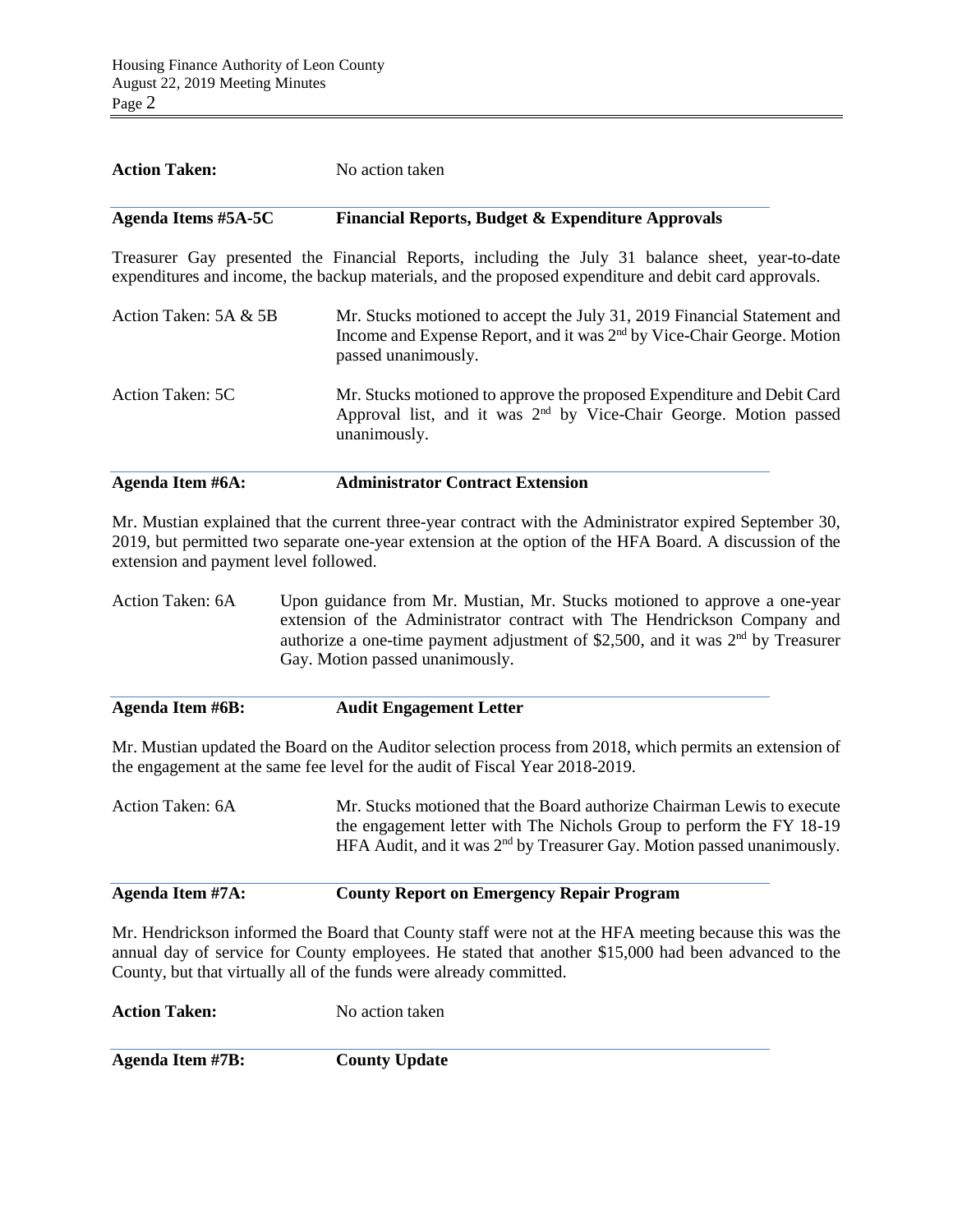The Board discussed the County programs and activities, the HFA's Annual Report, the HFA's presentation at the Florida ALHFA Conference, and the land sales.

| <b>Action Taken</b>                            | The Board directed the Administrator to (1) obtain a status report on<br>the property donated to Habitat to Humanity, and (2) obtain list of<br>any units donated or being considered for donation to the Community<br><b>Land Trust.</b>                                                                                                                                                                                             |
|------------------------------------------------|---------------------------------------------------------------------------------------------------------------------------------------------------------------------------------------------------------------------------------------------------------------------------------------------------------------------------------------------------------------------------------------------------------------------------------------|
| Agenda Item #8A:                               | <b>Magnolia Terrace</b>                                                                                                                                                                                                                                                                                                                                                                                                               |
|                                                | Mr. Hendrickson updated the Board on the Magnolia Terrace financing.                                                                                                                                                                                                                                                                                                                                                                  |
| <b>Action Taken:</b>                           | No action taken.                                                                                                                                                                                                                                                                                                                                                                                                                      |
| Agenda Item #8A:                               | <b>Emergency Repair Program</b>                                                                                                                                                                                                                                                                                                                                                                                                       |
| Discussion on program occurred during item 7A. |                                                                                                                                                                                                                                                                                                                                                                                                                                       |
| <b>Action Taken:</b>                           | No action taken.                                                                                                                                                                                                                                                                                                                                                                                                                      |
| <b>Agenda Item #8C:</b>                        | <b>Real Estate</b>                                                                                                                                                                                                                                                                                                                                                                                                                    |
|                                                | The Board continued the discussion of the properties for sale.                                                                                                                                                                                                                                                                                                                                                                        |
| <b>Action Taken:</b>                           | The Board directed the Administrator to research who is buying the<br>properties that have been sold.                                                                                                                                                                                                                                                                                                                                 |
| <b>Agenda Item #8D:</b>                        | <b>FHFC Proposed LDA Status for Leon County</b>                                                                                                                                                                                                                                                                                                                                                                                       |
| the City of Tallahassee.                       | Mr. Hendrickson reported that FHFC had withdrawn their proposal that all of Leon County be declared a<br>"Limited Development Area" (LDA), meaning that FHFC believed the market for affordable rental housing<br>was saturated and that in general, applicants could not apply for Housing Credits or SAIL for deals in Leon<br>County (with some exceptions). He stated letters had been sent to FHFC from the HFA, the County, and |
| <b>Action Taken:</b>                           | No action taken.                                                                                                                                                                                                                                                                                                                                                                                                                      |
| <b>Agenda Item #8E</b>                         | <b>Legal Update</b>                                                                                                                                                                                                                                                                                                                                                                                                                   |
|                                                | Mr. Mustian discussed the process of his firm's work when they received notice of a foreclosure on a first                                                                                                                                                                                                                                                                                                                            |

mortgage where the HFA had a 2<sup>nd</sup> (or lower) DPA mortgage on the property. He said that his firm would not incur fees unless the prospects for payment of the HFA's mortgage were reasonable, and in no case would they incur fees over \$2,500 per loan without bringing the issue to the HFA Board.

Action Taken: No action taken.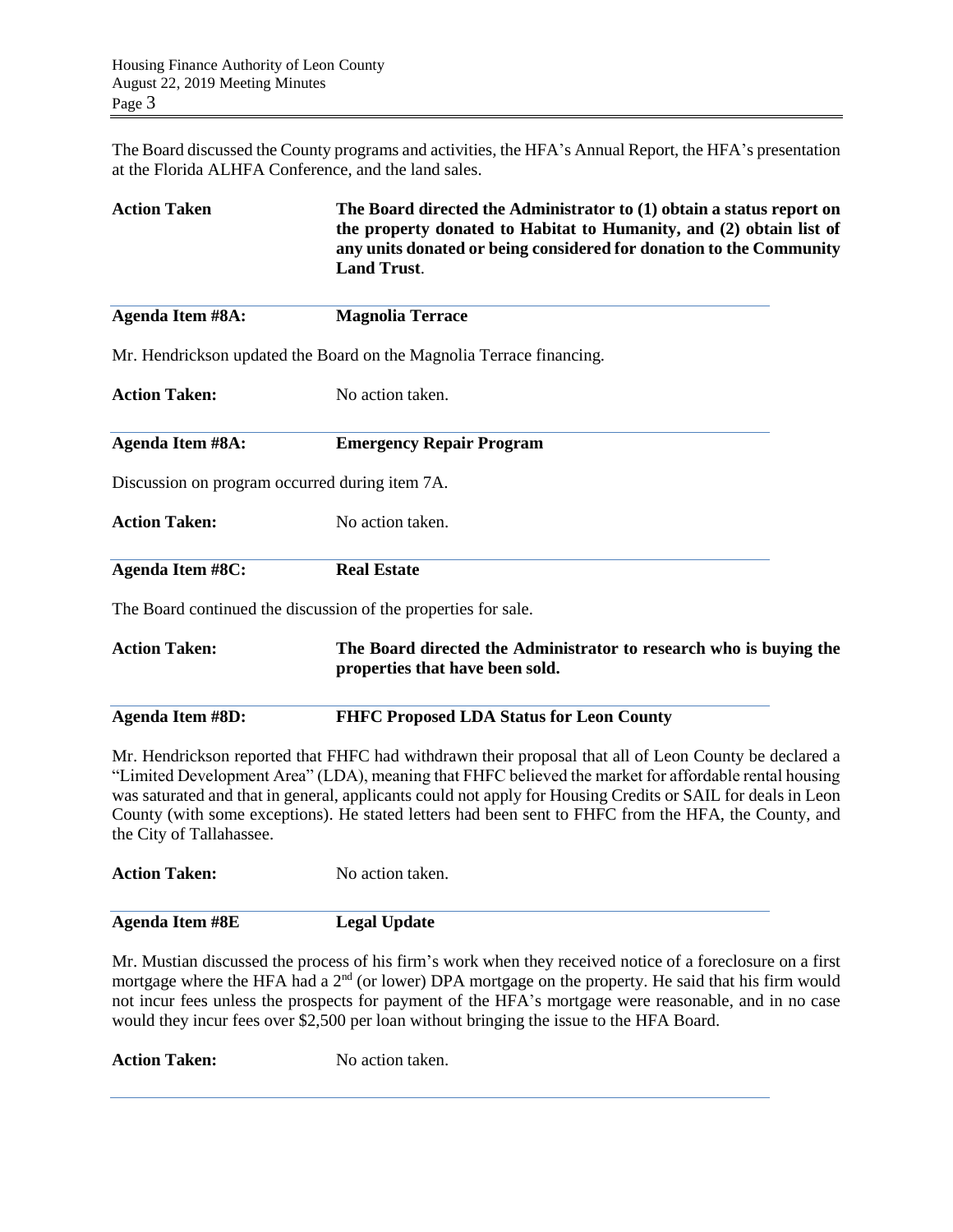### **Agenda Item #8F: Orange Avenue Redevelopment Project**

Chairman Lewis and Mr. Hendrickson reported on a meeting with the Tallahassee Housing Authority and their consultant, which they believed would lead to a bond application for financing a phase of the development through the HFA of Leon County. Mr. Hendrickson stated that he also expected THA to apply for the local contribution needed to apply for SAIL in conjunction with the bond issue.

| <b>Action Taken:</b>                                                             | No action taken                                                                                             |  |  |  |
|----------------------------------------------------------------------------------|-------------------------------------------------------------------------------------------------------------|--|--|--|
| <b>Agenda Item #8G:</b><br><b>Lakes at San Marcos Quarterly Occupancy Report</b> |                                                                                                             |  |  |  |
|                                                                                  | Mr. Hendrickson presented the quarterly occupancy report which showed occupancy at a very high 96%.         |  |  |  |
| <b>Action Taken:</b>                                                             | No action taken                                                                                             |  |  |  |
| <b>Agenda Item #8H:</b>                                                          | <b>To-Do List</b>                                                                                           |  |  |  |
|                                                                                  | Mr. Hendrickson reported that the to-do list was in the Board Packet.                                       |  |  |  |
| <b>Action Taken:</b>                                                             | No action taken                                                                                             |  |  |  |
| <b>Agenda Item #8I:</b>                                                          | <b>State Legislative Update</b>                                                                             |  |  |  |
| legislators followed.                                                            | Mr. Hendrickson updated the Board on the upcoming 2020 Legislative Session. A discussion of key             |  |  |  |
| <b>Action Taken:</b>                                                             | No action taken.                                                                                            |  |  |  |
| Agenda Item #9:                                                                  | <b>Adjournment</b>                                                                                          |  |  |  |
| meeting at 1:12 P.M.                                                             | On a motion by Mr. Stucks, 2 <sup>nd</sup> by Vice-Chair George, the Board voted unanimously to adjourn the |  |  |  |
| Tom Lewis, Chairman                                                              |                                                                                                             |  |  |  |

\_\_\_\_\_\_\_\_\_\_\_\_\_\_\_\_\_\_\_\_\_\_\_\_\_\_\_\_\_\_\_ Jeffrey Sharkey, Secretary Date: